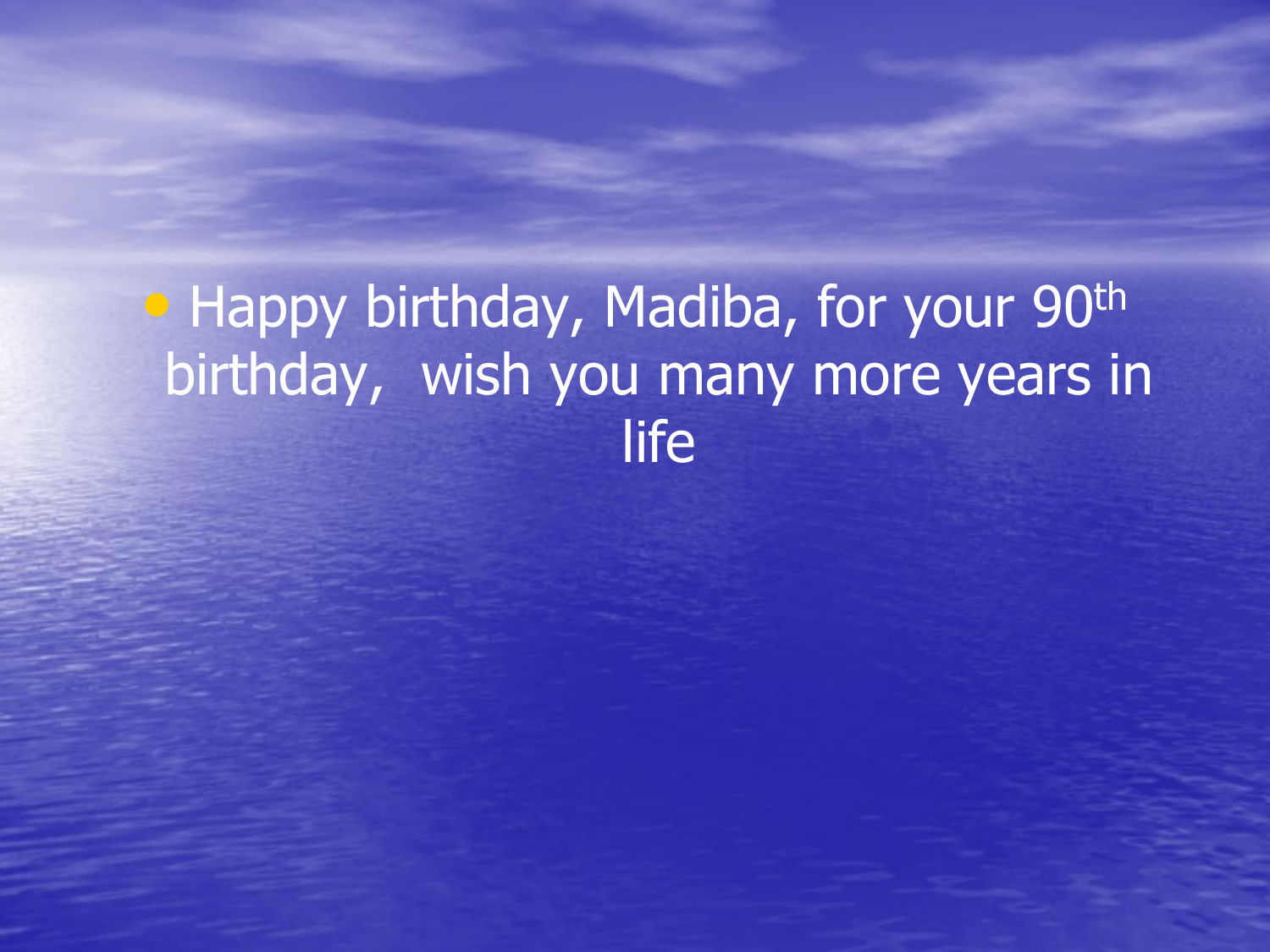

## Grinpal Success Story in Alexandra

### **Grinpal = Joint venture between Saab Grintek & Palace Engineering Services**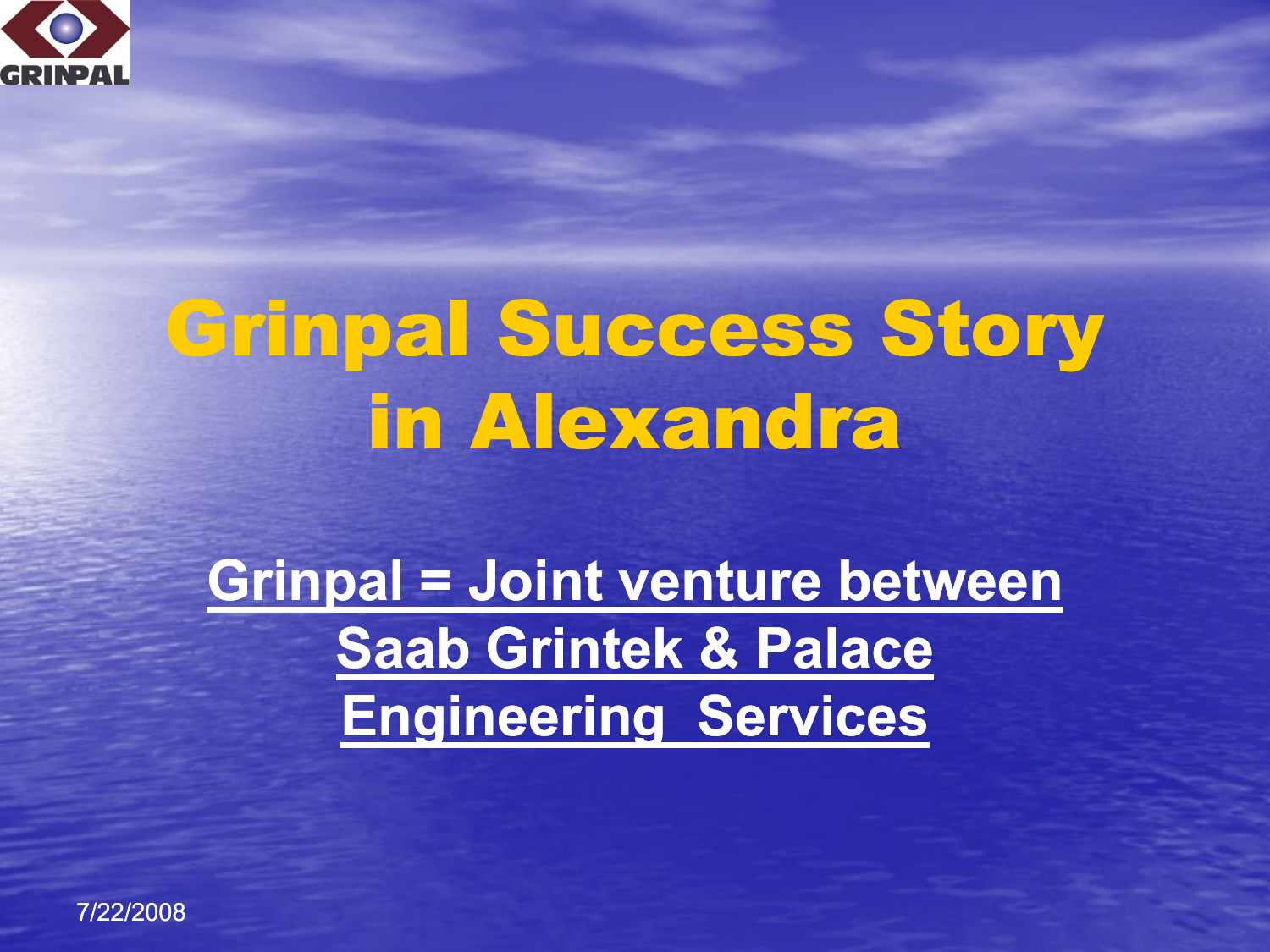

## **Background on STS prepaid meters - Alexandra**

**(Standard Transfer Specification)**

7/22/2008 **STS** is an open standard for electricity prepayment systems • Application is Iicensed through the STS Association • Transfer of electricity is token-based • 1990 – Eskom & Government embarked on electrification programme in rural areas & Black townships that did not have electricity • Alexandra township had STS prepaid meters installed prior to Grinpal's intervention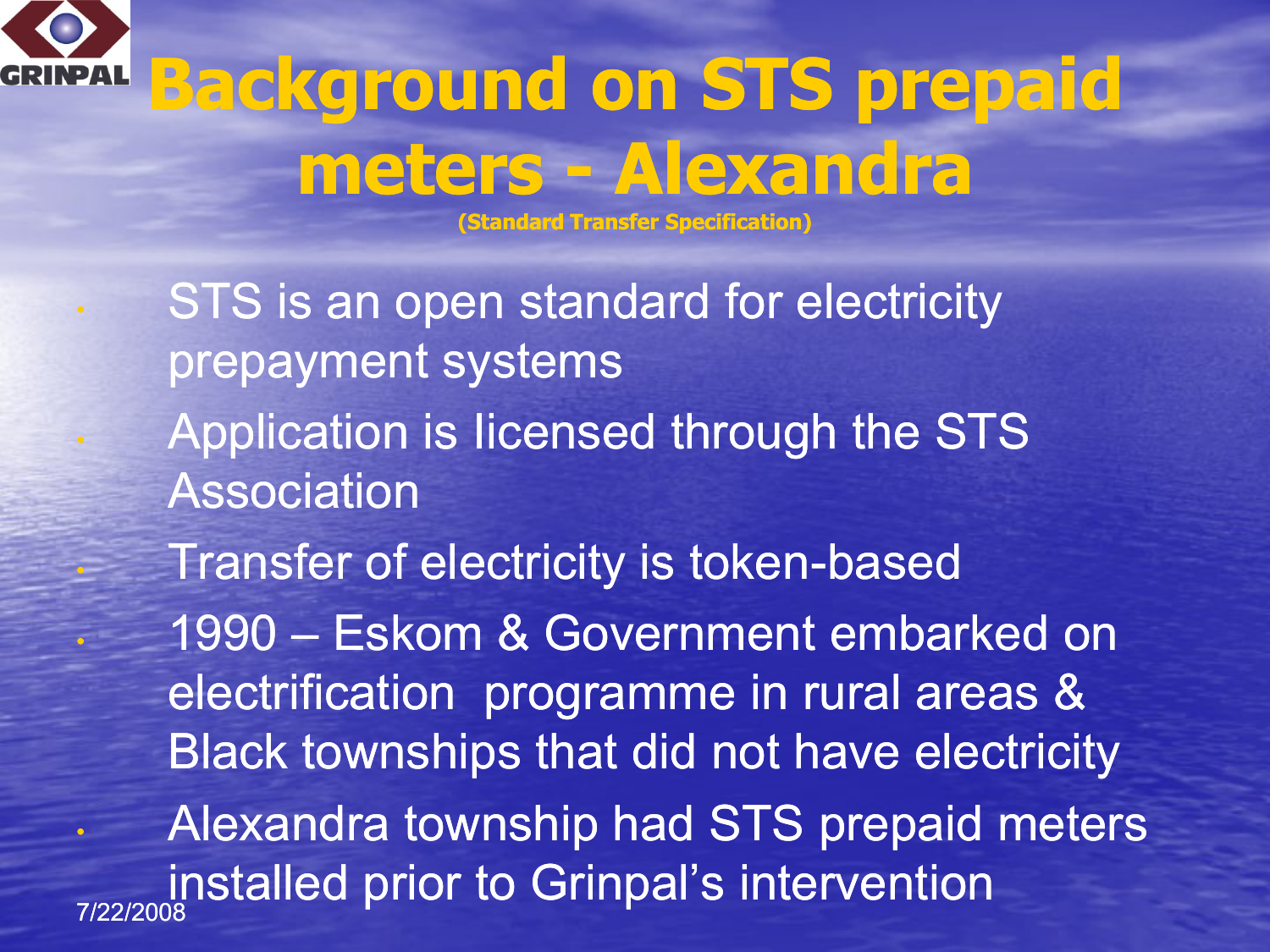

### • Benefits of Prepaid

- **Buy before consuming** • **No stealing of one's electricity** • **Physical meter reading is unnecessary**  • **No monthly billings** • **Less time spent on defaulting customers i.t.o. cutoffs** • **Non-dispenser specific tokens, once**
- **created, can be used from a credit dispenser unit to any electricity dispenser**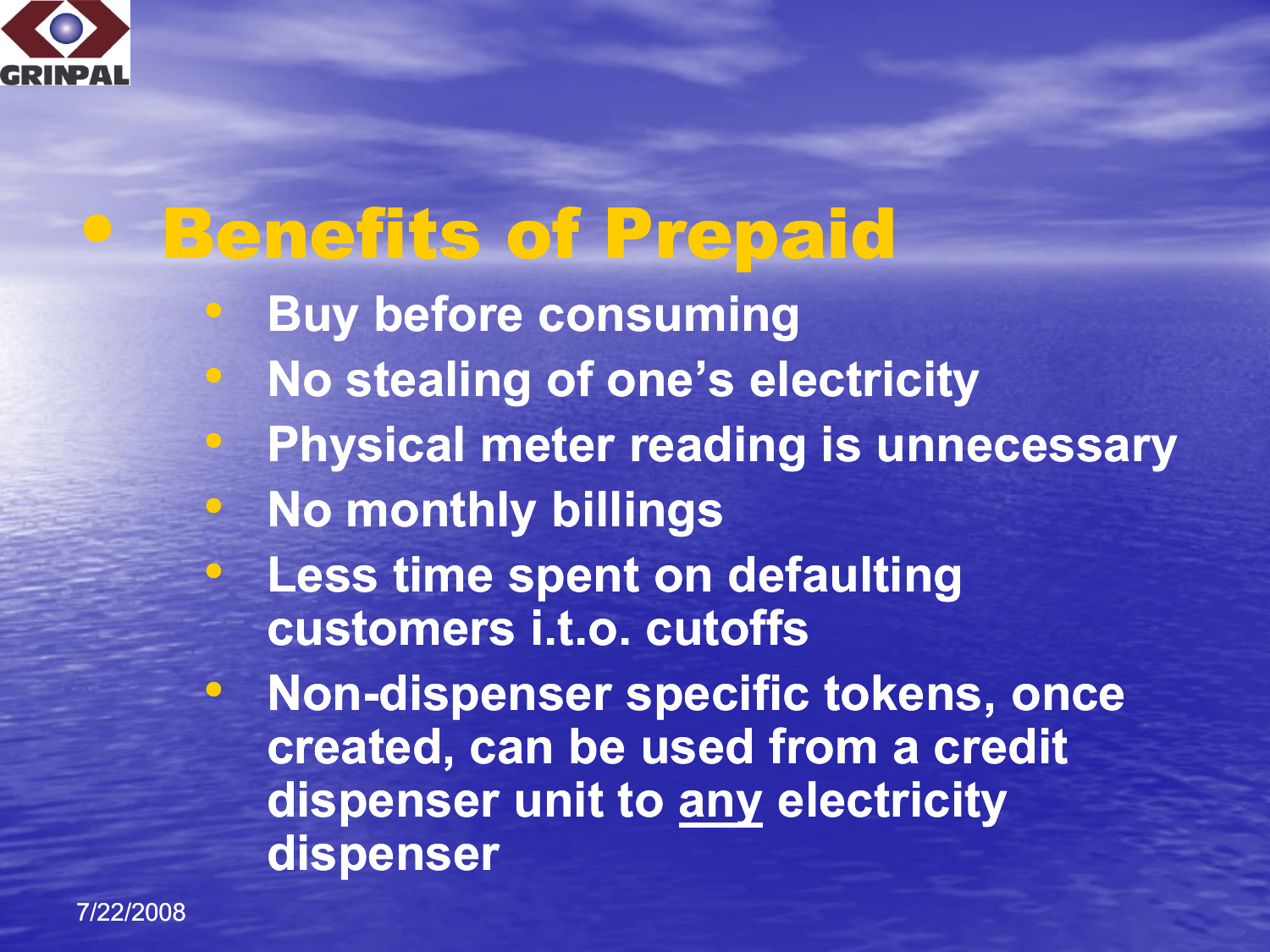

## **RIPAL**<br>Challenges with Prepaid

- **Easily by-passed**
- **Not tamper-proof technology**
- **Lack of two-way communication with server**
- **No time-of-use can be implemented for residential customers**
	- **No automatic conversion – pre/post paid**

• **Tokens – either physical damage/ lost/ old, worn out meter numbers or key-paid malfunctioning, etc**

• **Non-technical losses were on the rise**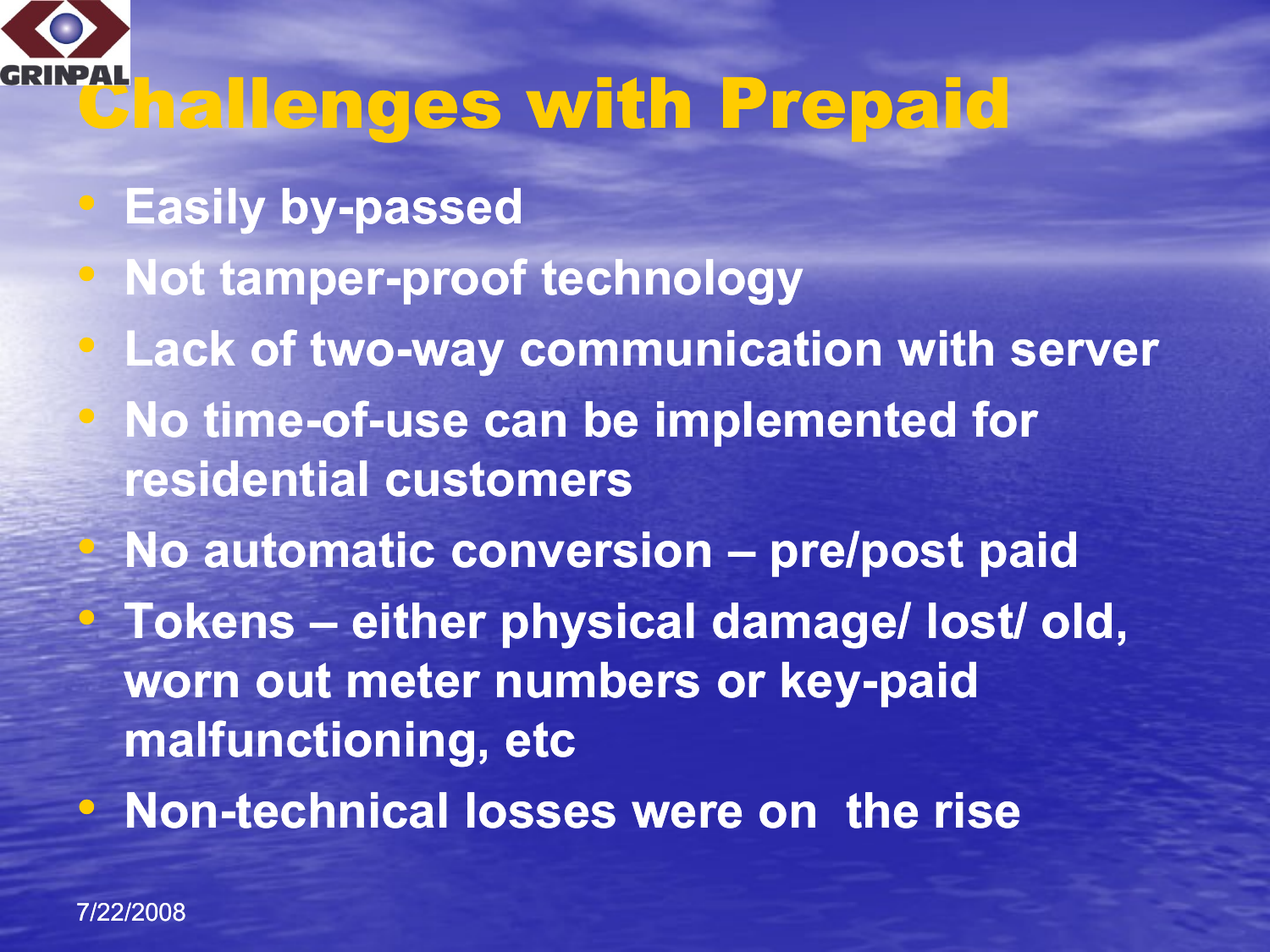

## Grinpal's Intervention

- **City Power procured smart metering from Grinpal**
- **Objective: improve revenue & customer service, & detect tamper/bypass** 
	- **Pilot project launched in 2002**
	- **JHB City Power – R250k p/m**
- **Smart meters installed – 20k (areas of tampering/bypassing & no electricity)**
- **Presently collects monthly from R1,6m only on 20k households**

• **48k smart meters still need to be connected**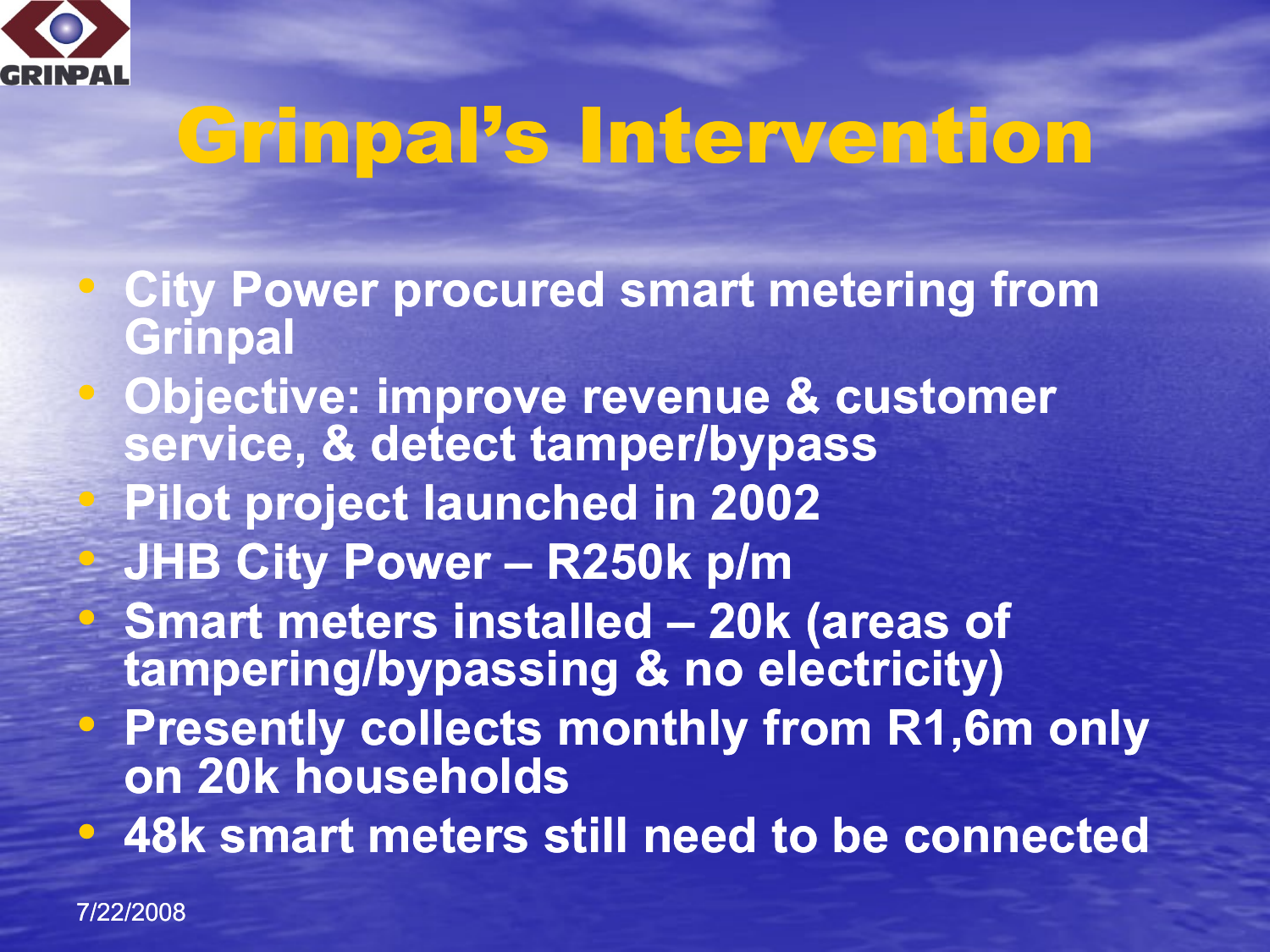



7/22/2008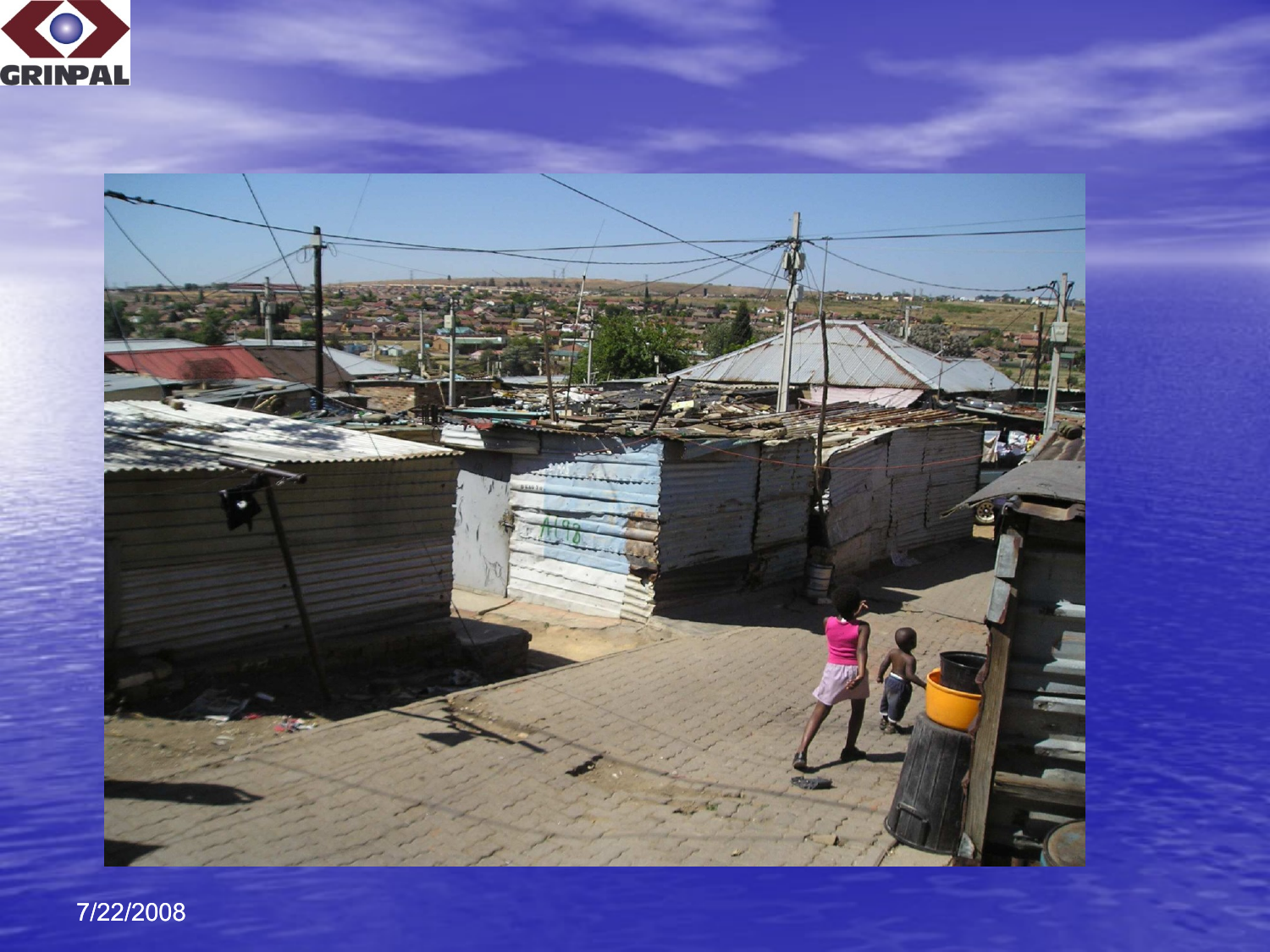

## THE ALEX EXPERIANCE





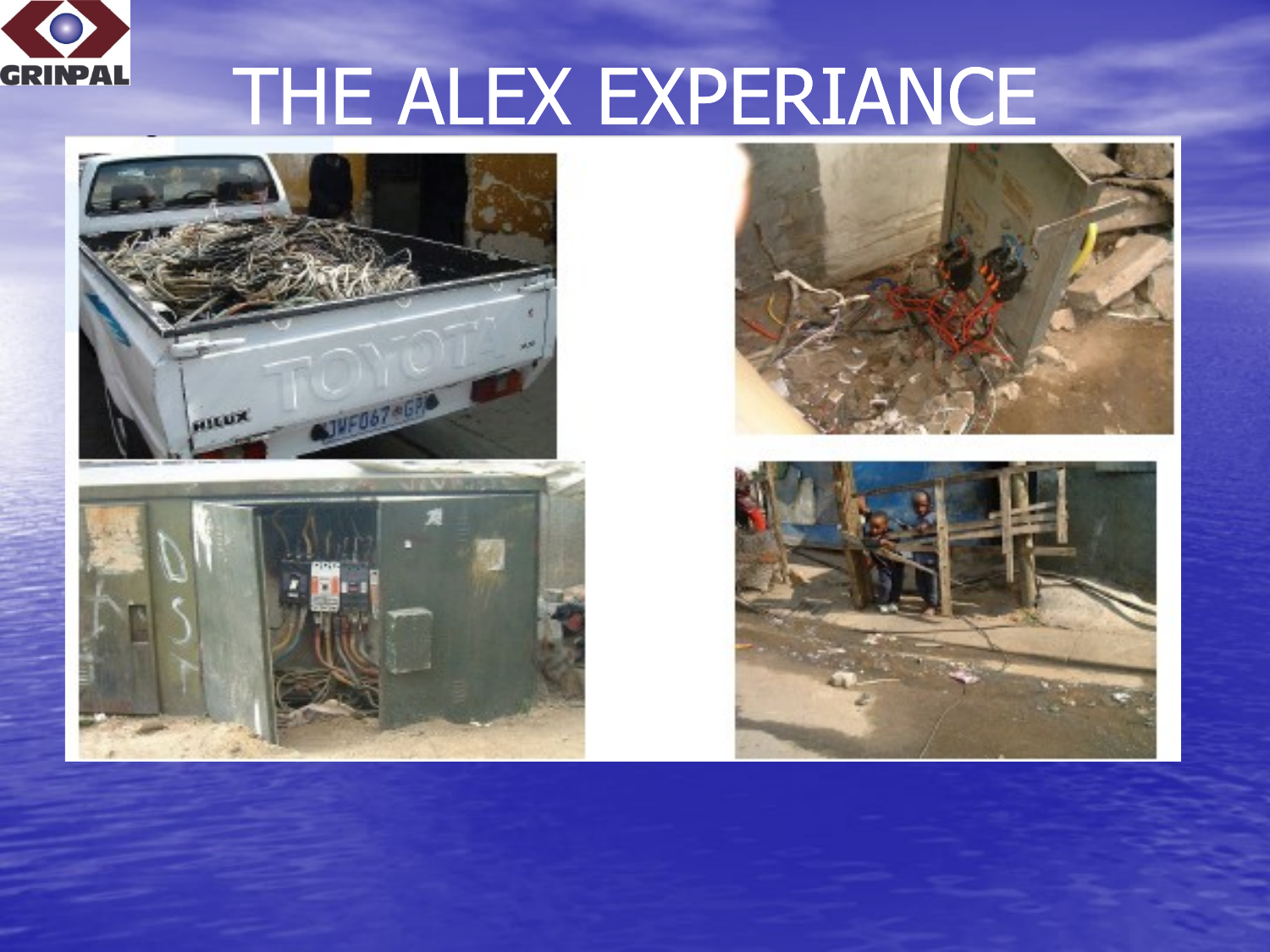

## 2007 REVENUE COLLECTIONS

**Revenue Collection (Jan - Dec 2007)**

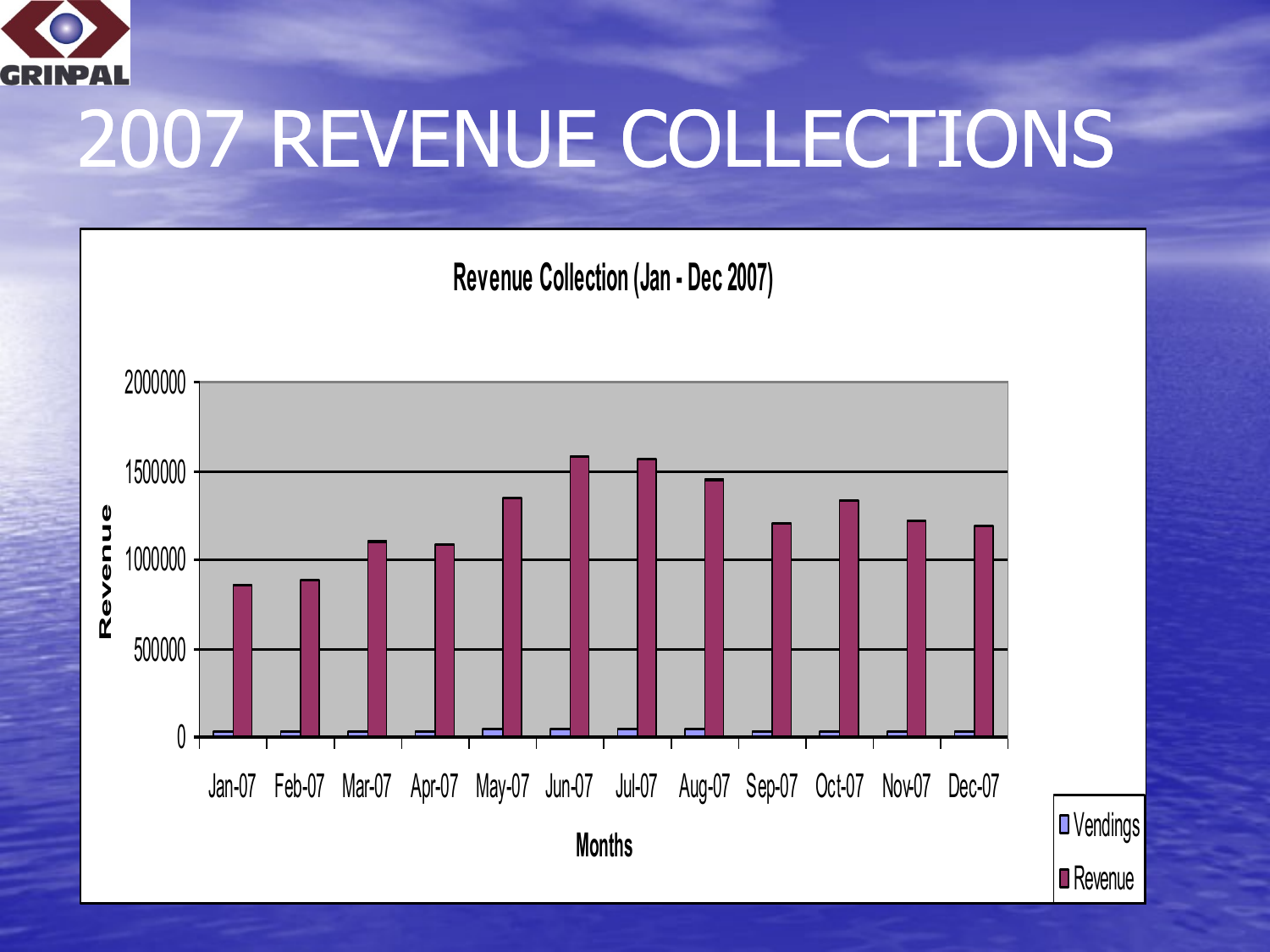

## **Minister' Perspective**



*Buyelwa Sonjica, South Africa's minister of Minerals and Energy*

Pretoria, South Africa --- (METERING.COM) --- January 28, 2008 - **Smart metering** for residential customers is one of a number of interventions that have been proposed by the South African government as part of a National Electricity Emergency Program to alleviate the country's growing energy crisis.

Benefits will be reaped in the medium to long term, says the government. However, the program will need extensive human resources, but provides an opportunity **for training and job creation**.

Other measures in the program for implementation in the short term, i.e. within the next six months, include power rationing, further rollout of compact fluorescent light fittings and solar water heaters, and initiatives to switch to liquid petroleum gas. In the medium term measures proposed include moving the tariff regime closer to a cost reflective basis, while in the longer term there will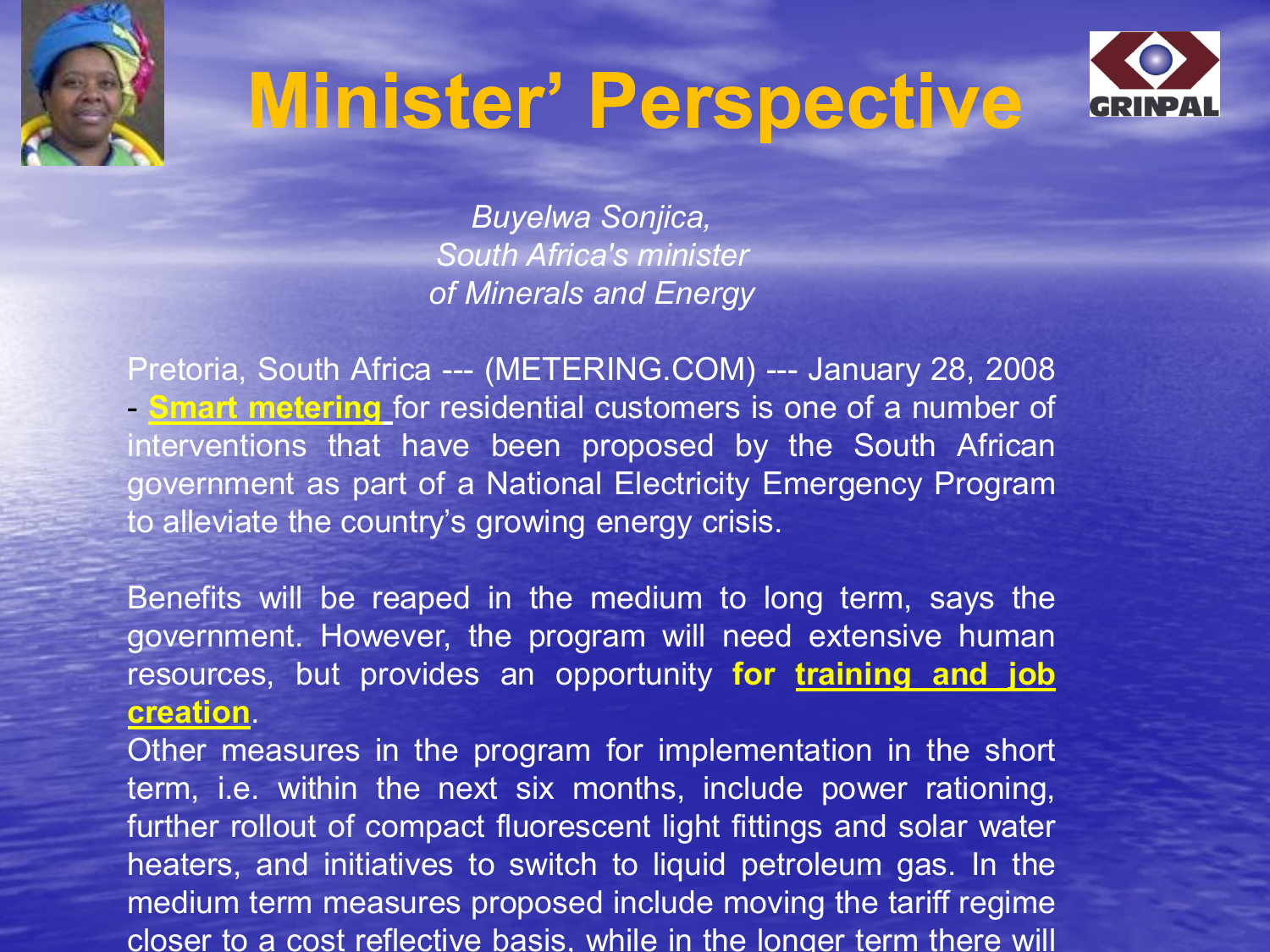

# **Metering Core Deliverables (1)**

#### • **Revenue Management**

- **income improvement, cost reduction & debt recovery**
- **Integrated Geyser load switch option in the display unit for load management saves on Power Bill**
- **Time of use tariff (reduces transaction costs)**

#### • **Customer Services**

- **reduction of customer complaints**
- **conversion of AMR (billings) or prepaid on one meter**
- **accurate dispensing of fbe (50kwh),**
- **24 hour available vending system**
- **no manual credit tokens or keypaid entries or 22–digit number**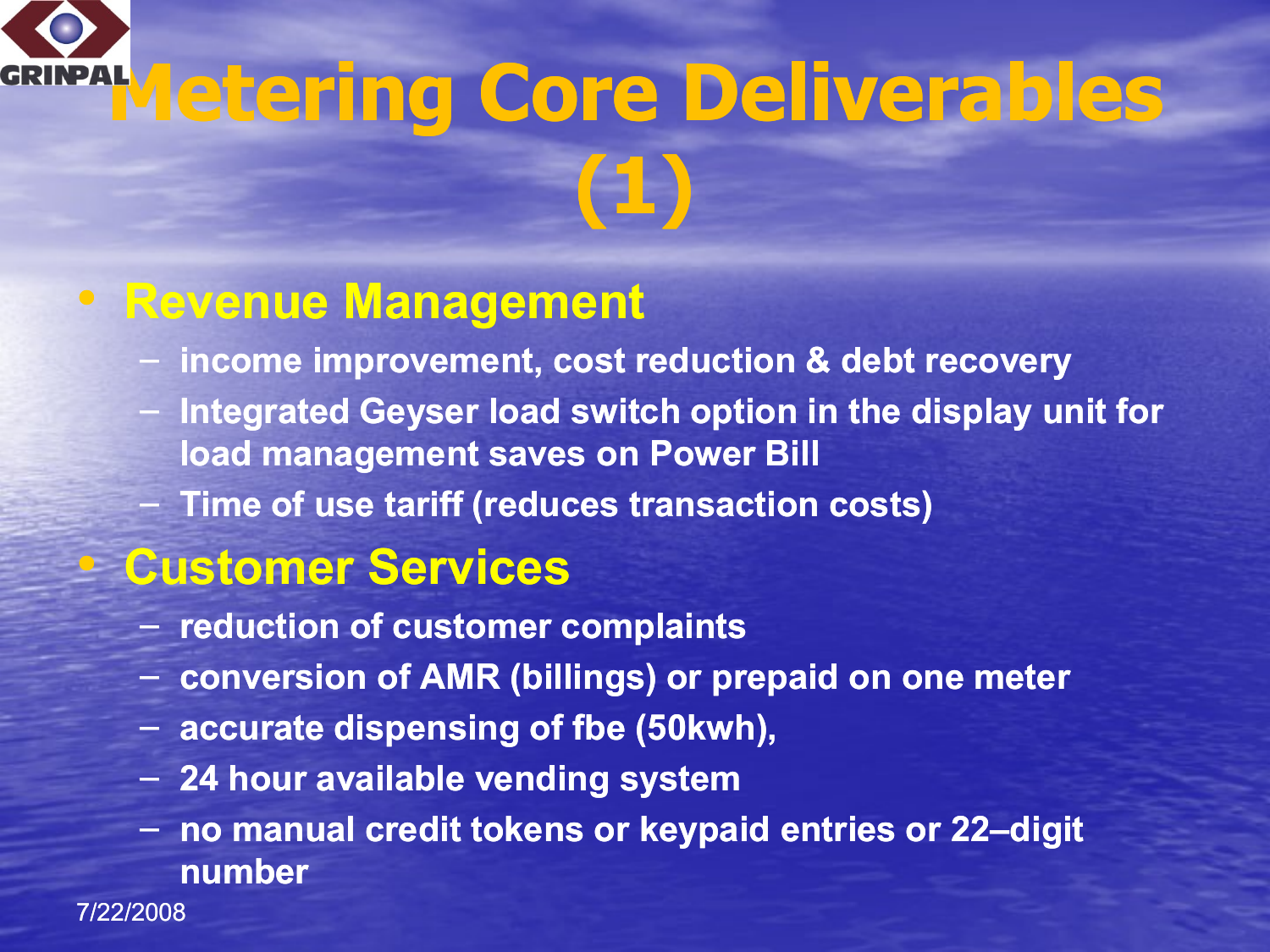

### **Metering Core Deliverables (2)**

#### • **Operational Efficiencies**

- **Automatic implementation of different credit policies**
- **Diagnostic feedback per customer**
- **Remote-disconnect and pay out or transfer of credit balance when consumer moves**
- **Centralised database with full traceability on all transactions on the whole system on a real-time basis including vending, usage of water, usage of electricity, credit status per customer**

#### **Demand Response**

- **Muns & utilities can shed load easily (individual, group or everybody) – built into the system**
- **Can switch off appliances such as air-conditioning and geysers (Individual, group or everybody) - optional load switches**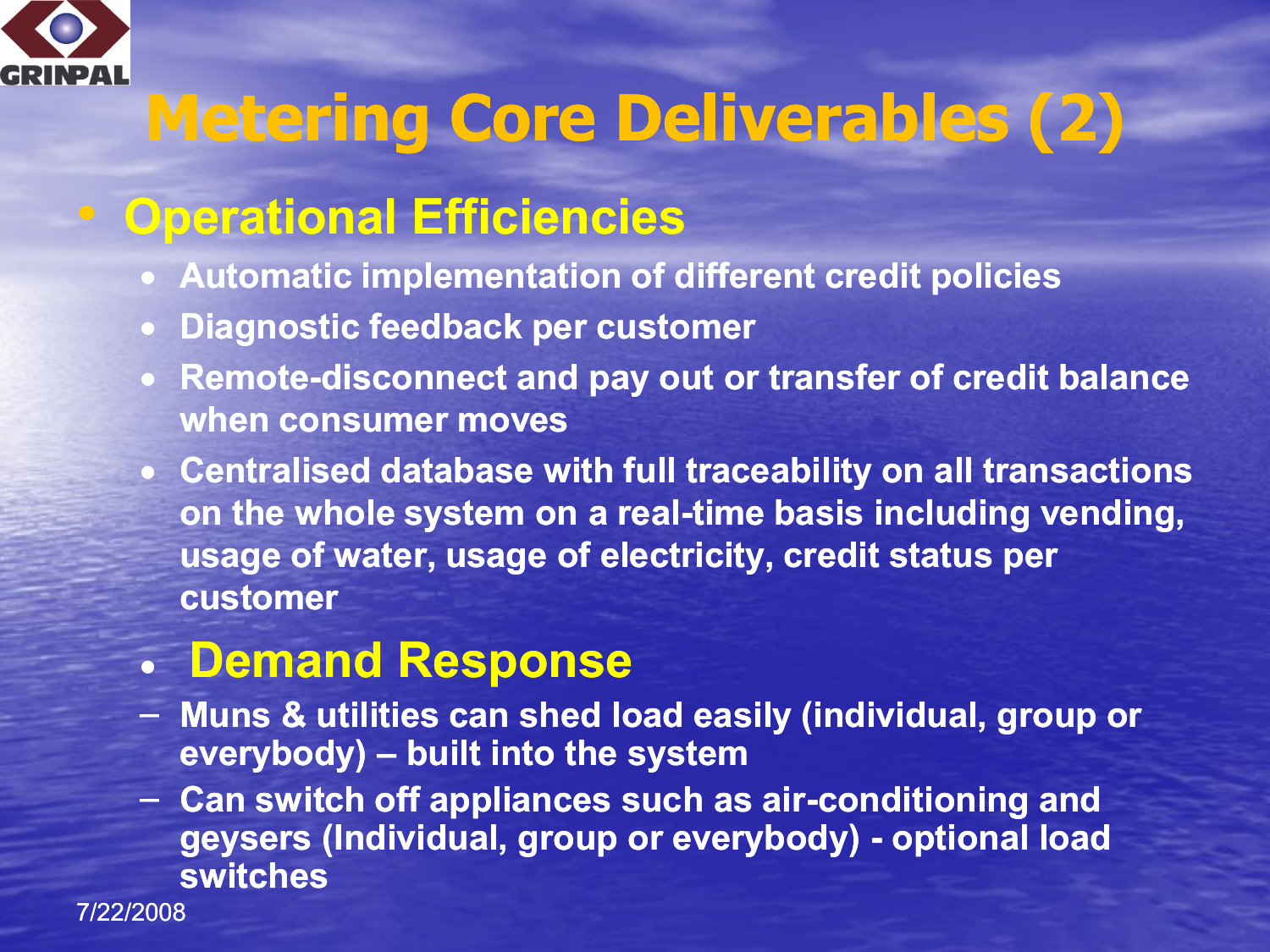

## **Features of ISMS**

- **Powerful communications tool**
- **Handles both single & three phase customers & tou metering**
- **Handles amr or ppm and any tariff structure including fbe**
- **Can be upgraded to bulk metering for industrial customers**
- **Can do load management**
- **Full two way communications end to end to allow daily testing of complete system (split metering)**
	- **Full implementation of credit policy applicable to the specific mun, including automated disconnect/reconnect as required by policy and manual overrides**
- **Alpha-numeric display per customer that can be used for messages (individual, group or all) to customers**
- **High resistance to tampering including alarms at central and in the immediate vicinity of the breach, and split meter and display configuration**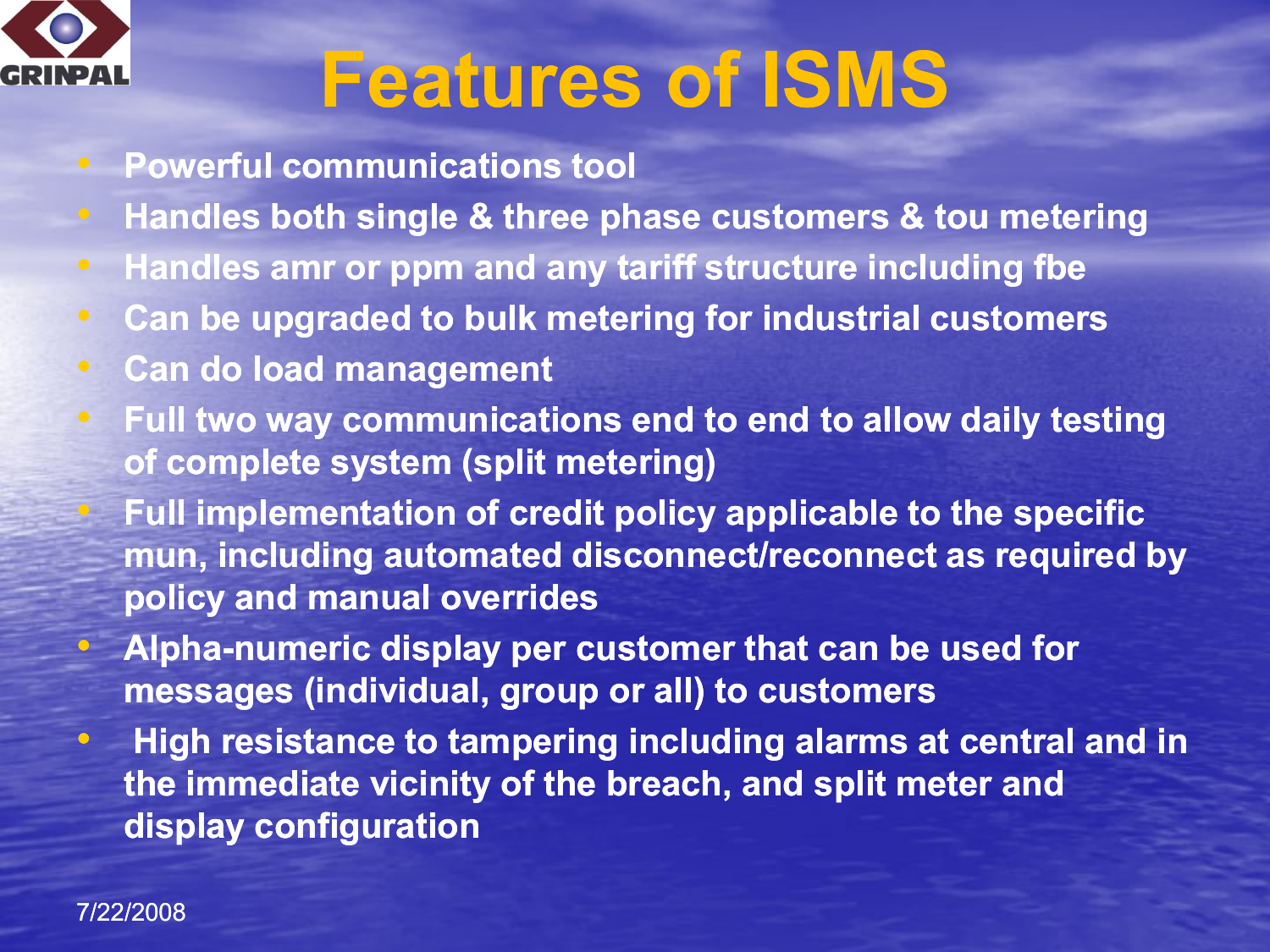

# **WHAT DO YOU GET ?** GRINPAL PROMISE

- Revenue protection tool
- Cost-reduction capability
- Streamline one's cash flow
- Load management purpose **• Tamper-proof capability**
- Audit trail
- Less infrastructure requirement
- Efficient & effective communication tool